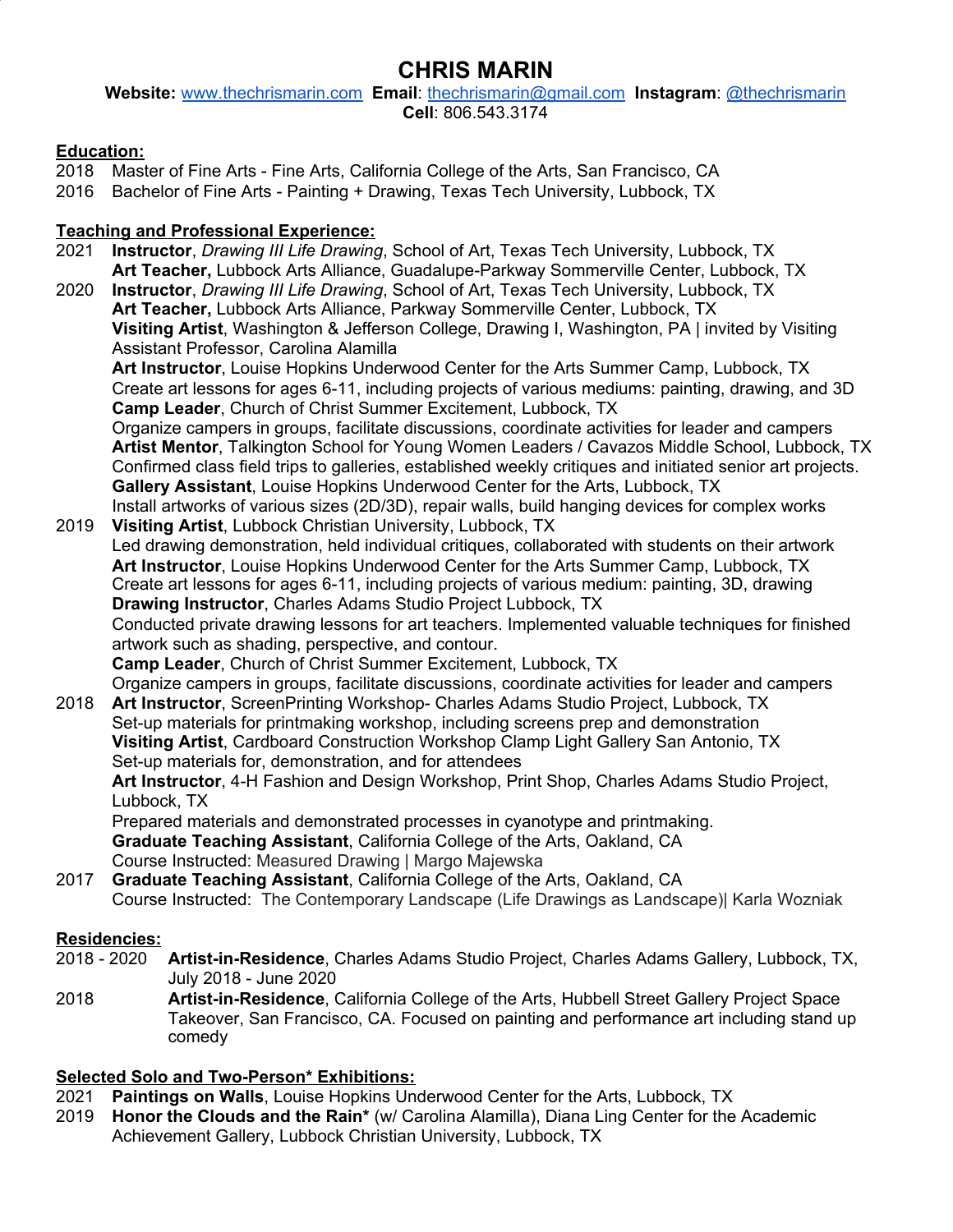**FabricRumbles**, Studio 2, Charles Adams Studio Project, Lubbock, Texas in conjunction with August First Friday Art Trail

**Sweatshirt**, Studio 2, Charles Adams Studio Project, Lubbock, Texas in conjunction with July First Friday Art Trail

**Inside**, Studio 2, Charles Adams Studio Project, Lubbock, Texas in conjunction with June First Friday Art Trail

**My Dad's Skin Dark**, Studio 2, Charles Adams Studio Project, Lubbock, Texas in conjunction with September 2019 First Friday Art Trail

**A Mac Miller Celebration**, Studio 2, Charles Adams Studio Project, Lubbock, Texas in conjunction with April 2019 First Friday Art Trail

- 2018 **The Sycamore Tree\*** (w/ Nate Collins), 5&J Gallery, Lubbock, TX **Daydreaming in the Projects**, Clamp Light Artist Studios & Gallery, San Antonio, TX **Lift Me Up at MIDNIGHT** Studio 2, Charles Adams Studio Project, Lubbock, TX July 2018 First Friday Art Trail **Karaokart\*** (w/ Fa He), Hubbell Street Gallery, San Francisco, CA
- 2016 **Out of the Loop 289: A Mixtape by Chris Marin**, BFA Senior Show, Satellite Gallery, Texas Tech University, Lubbock, TX
- 2013 **Life Drawings**, Landmark Arts South Gallery, School of Art, Texas Tech University, Lubbock, Texas

## **Selected Group Exhibitions:**

- 2021 **Panhandle Protest**, East Lubbock Art House, Lubbock, TX
- 2020 **La Virgin**, Grey Edges Studio & Art Gallery, Lubbock, TX
- 2019 **CASPFEST**, 5&J Gallery, Charles Adams Studio Project, Lubbock, TX, Curated by Christina Reese **2019 Small Works Exhibit**, TSKW, Sanger Gallery, Key West, FL

**EvE: Empowerment vs. Exploitation**, Tea Roots, Warehouse 416 Art Gallery, Oakland, CA Curated by Mk Chavez and juried by Aishwarya Vardhana, Cassandra Rockwood-Rice, and Rosa De Anda

**College Expo 2019**, 500X Gallery, Dallas, TX Curated by Giovanni Valderas.

**Post-Colonial Revenge**, Mission Cultural Center for Latino Arts, San Francisco, CA Curated by Gilda Posada and Dara Katrina Del Rosario

**Desert Sounds**, Studio 2, Charles Adams Studio Project, Lubbock, Texas in conjunction with February 2019 First Friday Art Trail and curated by BLNKA LBK

**\$#\*% I Made Today**, 5&J Gallery, Charles Adams Studio Project, Lubbock, TX Curated by Hannah Dean and Jon Whitfill

2018 **Culture and Colors**, BLNKA Exhibit, Ice House Gallery, Louise Hopkins Underwood Center for the Arts, Lubbock, Texas

**Urban x Indigenous IV: Unite the Tribe**, Urban x Indigenous, Asian Pacific Islander Cultural Center with the support of California Arts Council and SOMArts Cultural Center, 21st Annual United States of Asian America Festival: Regenerative Community, SOMArts, San Francisco, California

**2018 CCA Graduation Exhibition**, Main Gallery, California College of the Arts, San Francisco, California

**SuperSet**, Fused, Jessica Silverman Gallery, San Francisco, CA

**2018 CCA MFA Thesis Exhibition**, Minnesota Street Project, San Francisco, CA **Even Keel: Embark Arts 3 Year Anniversary Party**, Embark Arts Gallery, San Francisco, CA **Hooper Performance Night 2**, The Orange Box, Graduate Center Building, California College of the Arts, San Francisco, California, Curated by "Useless Initiatives + The Orange Box"

2017 **Culture and Colors**, BLNKA Exhibit, Ice House Gallery, Louise Hopkins Underwood Center for the Arts, Lubbock, Texas

**Hooper Performance Night**, The Orange Box, Graduate Center Building, California College of the Arts, San Francisco, California, Curated by "Useless Initiatives + The Orange Box"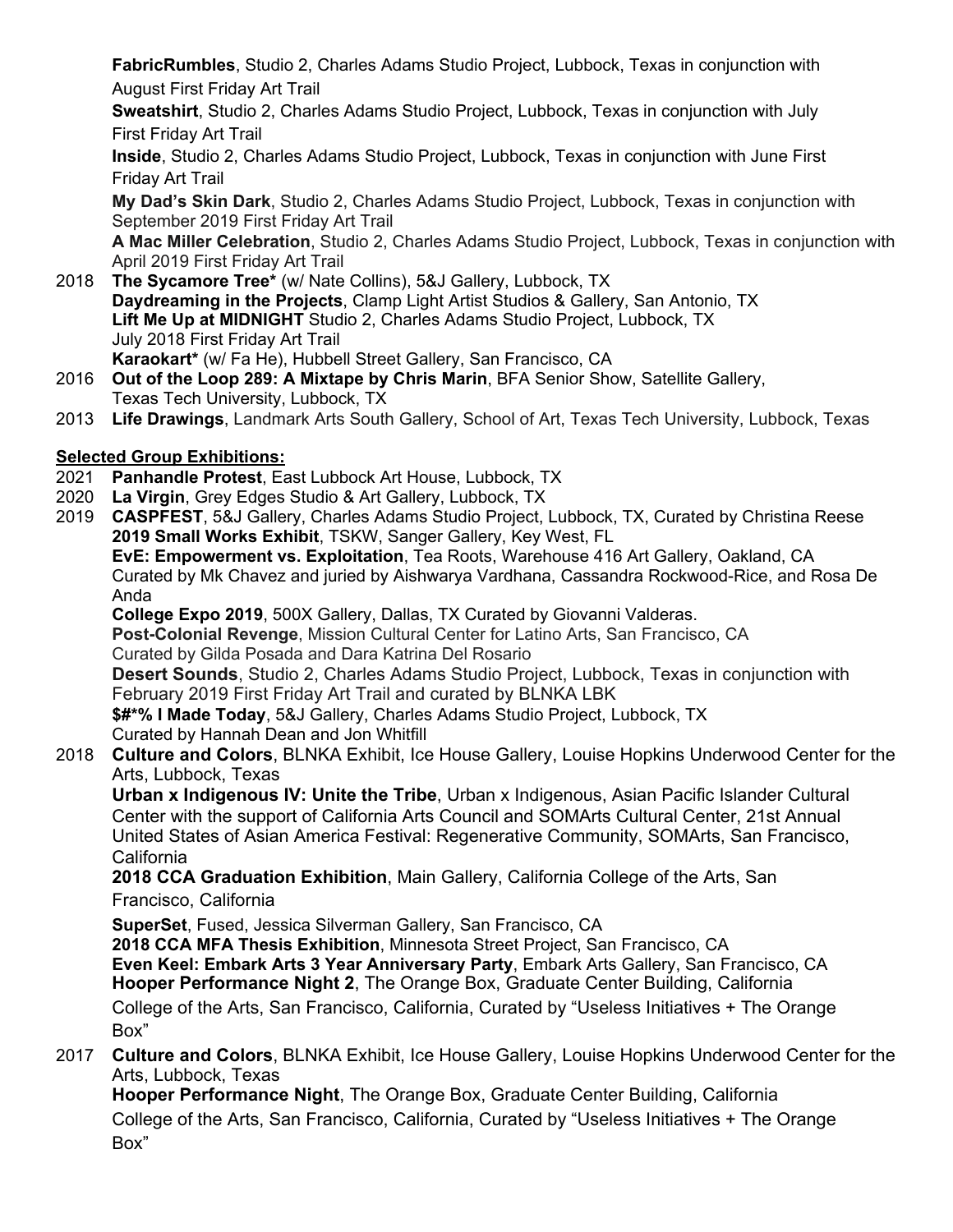**MEND**, The Trapezoid, Graduate Center Building, California College of the Arts, San Francisco, California, Curated by 5/5 Collective **Neighbors**, Embark Arts Gallery, Embark Arts, San Francisco, California **The Annual Murphy and Cadogan Contemporary Art Awards Exhibition,** SOMArts, The San Francisco Foundation, San Francisco, California, Curated by Kevin Chen **3:1 Peer Critique**, The Trapezoid, Graduate Center Building, California College of the Arts, San Francisco, California **Feb-Ru-Ar-Y**, The Orange Box, Graduate Center Building, California College of the Arts, San Francisco, California 2016 **LPA House Show**, Large Panel Abstract, Lubbock, Texas **Senior Studio Art BFA Group Show**, Landmark Arts, Studio Gallery, School of Art, Texas Tech University, Lubbock, Texas **29thAnnual Juried Art Student Exhibition**, Landmark Arts, Landmark Gallery, School of Art, Texas Tech University, Lubbock, Texas **2016 Harbinger Art Exhibition**, Landmark Arts, Studio Gallery, School of Art, Texas Tech University, Lubbock, Texas **Project Alley**, BLNKA, Lubbock, Texas **Diversity of the Arts**, Cross-Cultural Academic Advancement Center, SUB Matador Room, Mentor Tech, Texas Tech University, Lubbock, Texas 2015 **More than Paint**, Large Panel Abstract, Lubbock, Texas **BLNKA**, ULabs Texas Gallery, Lubbock, Texas **One-Foot Square**, Satellite Gallery, Lubbock, Texas, associated with First Friday Art Trail and TASA Conference

**Whispers**, Ice House Gallery, Lubbock, Texas, associated with First Friday Art Trail **June First Friday Art Trail**, Tornado Gallery, Lubbock, Texas, associated with First Friday Art Trail

2014 **27thAnnual Juried Art Student Exhibition**, Landmark Arts, Studio Gallery, School of Art, Texas Tech University, Lubbock, Texas

#### **Curatorial Projects:**

- 2020 **When Does the Individual Stop, and the Collective Begin?**, Studio 2, Charles Adams Studio Project, February First Friday Art Trail, Lubbock, TX **Sueño en Tela,** Studio 2, Charles Adams Studio Project, January First Friday Art Trail, Lubbock, TX
- 2019 **Spilling the Tea**, Studio 2, Charles Adams Studio Project, December First Friday Art Trail Curated w/ Carolina Alamilla

#### **Publications, and Juror Work:**

- 2019 **Junior / Senior Juried Art Exhibition**, Juror: Chris Marin, University of Texas at Permian Basin, School of Art, Nancy Fyfe Cardozier Gallery, Odessa, TX
- 2018 **Color and Culture**, f.o.a.m. zine, issue 1, vol. 1-50, November 2018, and online version <https://www.thechrismarin.com/f-o-a-m-zine> **Strumming the Pain**, Comedy Album independently released by Chris Marin, June 2018

#### **Honors and Awards:**

- 2020 **Seminole City Mural**, Seminole, TX
- 2019 **Drainage Mural for the City of Lubbock**, Lubbock, TX
- **Mac Miller Mural**, Charles Adams Studio Project, Lubbock, TX
- 2017 **Cadogan Scholarship – The Annual Murphy and Cadogan Contemporary Art Awards Exhibition**, SOMArts, The San Francisco Foundation, San Francisco, CA